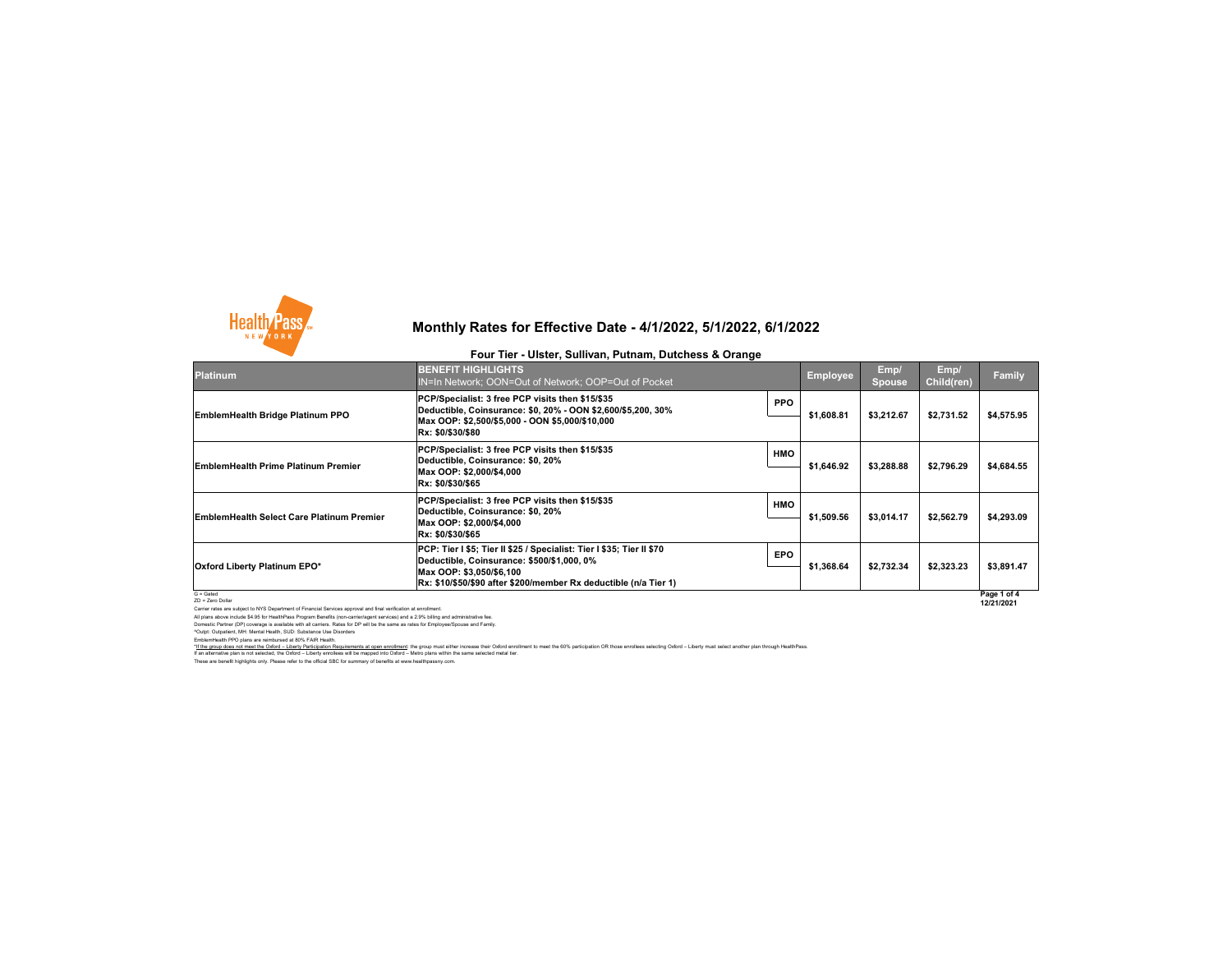Carrier rates are subject to NYS Department of Financial Services approval and final verification at enrollment. All plans above include \$4.95 for HealthPass Program Benefits (non-carrier/agent services) and a 2.9% billing and administrative fee. Domestic Partner (DP) coverage is available with all carriers. Rates for DP will be the same as rates for Employee/Spouse and Family. ^Outpt: Outpatient, MH: Mental Health, SUD: Substance Use Disorders EmblemHealth PPO plans are reimbursed at 80% FAIR Health.



# **Monthly Rates for Effective Date - 4/1/2022, 5/1/2022, 6/1/2022**

#### **Four Tier - Ulster, Sullivan, Putnam, Dutchess & Orange**

These are benefit highlights only. Please refer to the official SBC for summary of benefits at www.healthpassny.com. \*If the group does not meet the Oxford - Liberty Participation Requirements at open enrollment: the group must either increase their Oxford enrollment to meet the 60% participation OR those enrollees selecting Oxford - Lib If an alternative plan is not selected, the Oxford – Liberty enrollees will be mapped into Oxford – Metro plans within the same selected metal tier.

|                                              | TVAL TICI - OISICI, OUINVAN, FUINANI, DUICHCSS & OTANGC                                                                                                                                                                                                  |            |            |                |                    |                           |
|----------------------------------------------|----------------------------------------------------------------------------------------------------------------------------------------------------------------------------------------------------------------------------------------------------------|------------|------------|----------------|--------------------|---------------------------|
| <b>Gold</b>                                  | <b>BENEFIT HIGHLIGHTS</b><br>IN=In Network; OON=Out of Network; OOP=Out of Pocket                                                                                                                                                                        |            | Employee   | Emp/<br>Spouse | Emp/<br>Child(ren) | Family                    |
| <b>EmblemHealth Bridge Gold PPO</b>          | PCP/Specialist: 3 free PCP visits then \$25/\$40<br>Deductible, Coinsurance: \$1,300/\$2,600, 30% - OON \$3,500/\$7,000, 40%<br>Max OOP: \$5,500/\$11,000 - OON \$7,500/\$15,000<br>Rx: \$0/\$35/\$100                                                   | <b>PPO</b> | \$1,301.83 | \$2,598.71     | \$2,209.64         | \$3,701.06                |
| <b>EmblemHealth Prime Gold Premier</b>       | PCP/Specialist: 3 free PCP visits then \$25/\$40<br>Deductible, Coinsurance: \$450/\$900, 30%<br>Max OOP: \$6,000/\$12,000<br>Rx: \$0/\$40/\$80                                                                                                          | <b>HMO</b> | \$1,333.47 | \$2,661.99     | \$2,263.44         | \$3,791.25                |
| <b>EmblemHealth Prime Gold Value</b>         | PCP/Specialist: 3 free PCP visits then \$25/\$40<br>Deductible, Coinsurance: \$2,500/\$5,000, 30%<br>Max OOP: \$7,000/\$14,000<br>Rx: \$0/\$40 after Deductible/\$80 after Deductible                                                                    | <b>EPO</b> | \$1,227.16 | \$2,449.36     | \$2,082.70         | \$3,488.23                |
| <b>EmblemHealth Bridge Gold Virtual</b>      | PCP/Specialist: Virtual \$0/n/a, Office \$40/60<br>Deductible, Coinsurance: Virtual \$0/n/a, Office \$500/\$1,000,30%<br>Max OOP: Virtual & Office \$7,800/\$15,600<br>Rx: Virtual \$0/\$40/\$80, Office \$0/\$40 after Deductible/\$80 after Deductible | <b>HMO</b> | \$1,238.36 | \$2,471.78     | \$2,101.75         | \$3,520.18                |
| <b>EmblemHealth Select Care Gold Premier</b> | PCP/Specialist: 3 free PCP visits then \$25/\$40<br>Deductible, Coinsurance: \$450/\$900, 30%<br>Max OOP: \$6,000/\$12,000<br>Rx: \$0/\$40/\$80                                                                                                          | <b>HMO</b> | \$1,229.81 | \$2,454.68     | \$2,087.21         | \$3,495.81                |
| <b>EmblemHealth Select Care Gold Value</b>   | PCP/Specialist: 3 free PCP visits then \$25/\$40<br>Deductible, Coinsurance: \$2,500/\$5,000, 30%<br>Max OOP: \$7,000/\$14,000<br>Rx: \$0/\$40 after Deductible/\$80 after Deductible                                                                    | <b>EPO</b> | \$1,162.09 | \$2,319.22     | \$1,972.08         | \$3,302.79                |
| Oxford Metro Gold EPO 25/40 G                | PCP/Specialist: \$25/\$40<br>Deductible, Coinsurance: \$1,250/\$2,500, 20%<br>Max OOP: \$6,000/\$12,000<br>Rx: \$10/\$65/\$95 after \$150/member Rx deductible (n/a Tier 1)                                                                              | <b>EPO</b> | \$1,013.25 | \$2,021.54     | \$1,719.06         | \$2,878.60                |
| Oxford Metro Gold EPO 25/40                  | PCP/Specialist: \$25/\$40<br> Deductible, Coinsurance: \$1,250/\$2,500, 20%<br>Max OOP: \$6,000/\$12,000 <br>Rx: \$10/\$65/\$95 after \$150/member Rx deductible (n/a Tier 1)                                                                            | <b>EPO</b> | \$1,049.54 | \$2,094.13     | \$1,780.76         | \$2,982.03                |
| Oxford Liberty Gold EPO 30/60*               | PCP/Specialist: \$30/\$60<br>Deductible, Coinsurance: \$2,000/\$4,000, 30%<br>Max OOP: \$8,400/\$16,800 M<br>Rx: \$10/\$50/\$90 after \$200/member Rx deductible (n/a Tier 1)                                                                            | <b>EPO</b> | \$1,115.21 | \$2,225.47     | \$1,892.39         | \$3,169.19                |
| Oxford Liberty Gold EPO 30/60 G*             | PCP/Specialist: \$30/\$60<br>Deductible, Coinsurance: \$1,250/\$2,500, 0%<br>Max OOP: \$6,400/\$12,800<br>Rx: \$10/\$50/\$90 after \$200/member Rx deductible (n/a Tier 1)                                                                               | <b>EPO</b> | \$1,157.39 | \$2,309.83     | \$1,964.09         | \$3,289.40                |
| Oxford Liberty Gold EPO 25/50 ZD*            | PCP/Specialist: \$25/\$50<br>Deductible, Coinsurance: \$0, 0%<br>Max OOP: \$6,000/\$12,000 <br>Rx: \$10/\$50/\$90 after \$200/member Rx deductible (n/a Tier 1)                                                                                          | <b>EPO</b> | \$1,264.31 | \$2,523.67     | \$2,145.87         | \$3,594.13                |
| <b>Oxford Liberty Gold HSA 1500 Motion*</b>  | <b>PCP/Specialist: Deductible then 10% coins</b><br>Deductible, Coinsurance: \$1,500/\$3,000, 10%<br>Max OOP: \$5,500/\$11,000<br>Rx: Deductible then \$10/\$50/\$90                                                                                     | <b>EPO</b> | \$1,128.94 | \$2,252.92     | \$1,915.73         | \$3,208.31                |
| $G =$ Gated<br>ZD = Zero Dollar              |                                                                                                                                                                                                                                                          |            |            |                |                    | Page 2 of 4<br>12/21/2021 |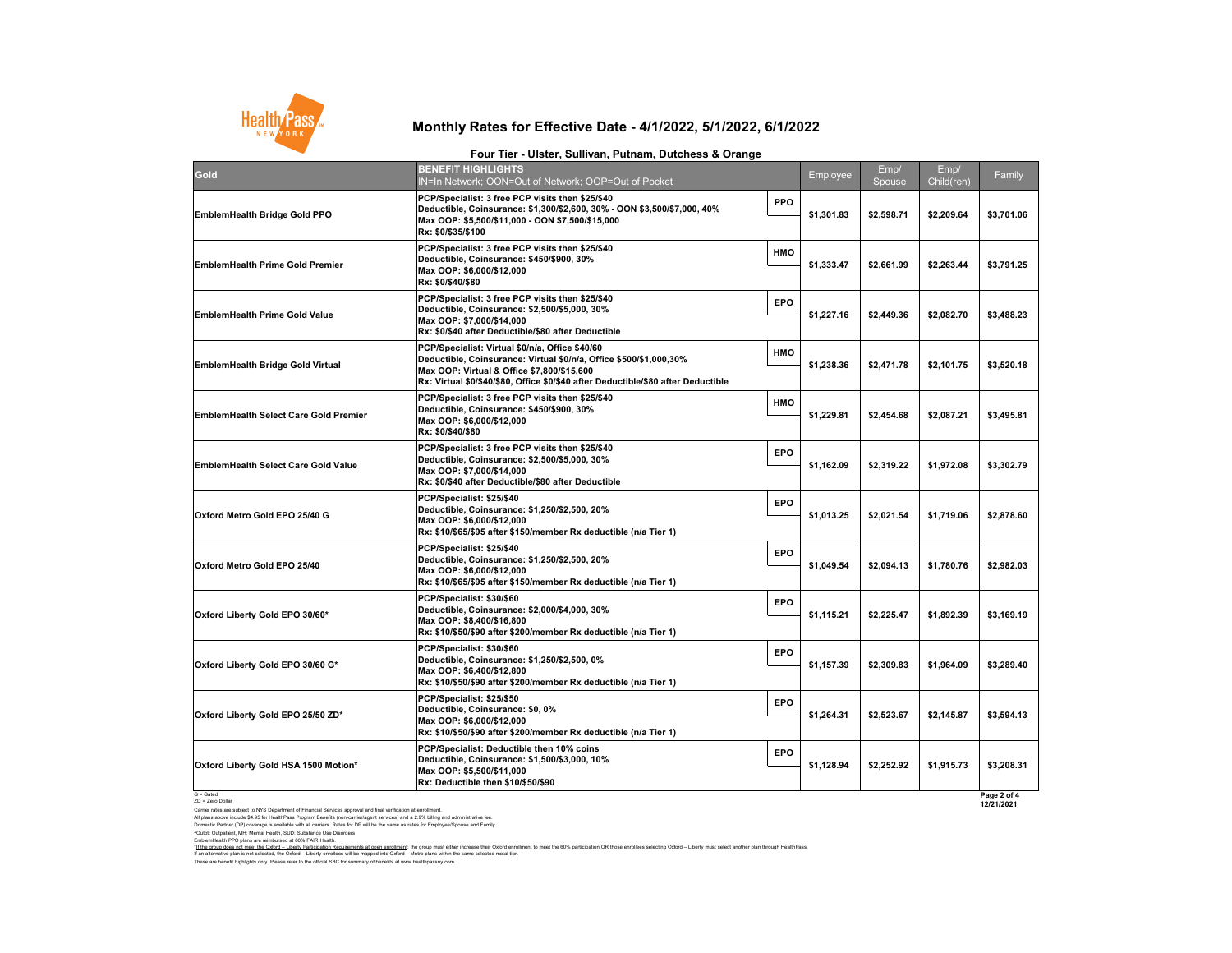G = Gated ZD = Zero Deductible

Carrier rates are subject to NYS Department of Financial Services approval and final verification at enrollment.

All plans above include \$4.95 for HealthPass Program Benefits (non-carrier/agent services) and a 2.9% billing and administrative fee. Domestic Partner (DP) coverage is available with all carriers. Rates for DP will be the same as rates for Employee/Spouse and Family. ^Outpt: Outpatient, MH: Mental Health, SUD: Substance Use Disorders

EmblemHealth PPO plans are reimbursed at 80% FAIR Health.

**Page 3 of 4 12/21/2021**

These are benefit highlights only. Please refer to the official SBC for summary of benefits at www.healthpassny.com. \*<u>If the group does not meet the Oxford – Liberty Participation Requirements at open enrollment</u>: the group must either increase their Oxford enrollment to meet the 60% participation OR those enrollees selecting Oxford – L If an alternative plan is not selected, the Oxford – Liberty enrollees will be mapped into Oxford – Metro plans within the same selected metal tier.

|                                                | i var tivi - Oloton, Odintan, Fathani, Datonooo G Olango                                                                                                                            |            |                 |                       |                           |                          |
|------------------------------------------------|-------------------------------------------------------------------------------------------------------------------------------------------------------------------------------------|------------|-----------------|-----------------------|---------------------------|--------------------------|
| <b>Silver</b>                                  | <b>BENEFIT HIGHLIGHTS</b><br>IN=In Network; OON=Out of Network; OOP=Out of Pocket                                                                                                   |            | <b>Employee</b> | Emp/<br><b>Spouse</b> | Emp/<br><b>Child(ren)</b> | <b>Family</b>            |
| <b>EmblemHealth Prime Silver Premier</b>       | PCP/Specialist: 3 free PCP visits then \$35/\$65<br>Deductible, Coinsurance: \$3,800/\$7,600, 40%<br>Max OOP: \$8,000/\$16,000<br><b>Rx: \$0/\$40/\$80</b>                          | <b>HMO</b> | \$1,142.49      | \$2,280.02            | \$1,938.76                | \$3,246.93               |
| <b>EmblemHealth Select Care Silver Premier</b> | PCP/Specialist: 3 free PCP visits then \$35/\$65<br>Deductible, Coinsurance: \$3,800/\$7,600, 40%<br>Max OOP: \$8,000/\$16,000<br><b>Rx: \$0/\$40/\$80</b>                          | <b>HMO</b> | \$1,053.53      | \$2,102.10            | \$1,787.53                | \$2,993.40               |
| <b>EmblemHealth Select Care Silver Value</b>   | PCP/Specialist: 3 free PCP visits then \$10/\$55<br>Deductible, Coinsurance: \$7,000/\$14,000, 0%<br>Max OOP: \$7,000/\$14,000<br>Rx: \$0/\$0 after Deductible/\$0 after Deductible | <b>HMO</b> | \$1,018.91      | \$2,032.86            | \$1,728.68                | \$2,894.72               |
| <b>EmblemHealth Prime Silver HSA</b>           | PCP/Specialist: Deductible then \$30/\$50 copay<br>Deductible, Coinsurance: \$3,000/\$6,000, 40%<br>Max OOP: \$6,800/\$13,600<br>Rx: Deductible then \$15/\$45/\$80                 | <b>HMO</b> | \$1,079.37      | \$2,153.78            | \$1,831.46                | \$3,067.04               |
| Oxford Metro Silver EPO 30/80 G                | PCP/Specialist: \$30/\$80<br>Deductible, Coinsurance: \$3,500/\$7,000, 30%<br>Max OOP: \$8,700/\$17,400<br>Rx: \$10/\$65/\$95 after \$150/member Rx deductible (n/a Tier 1)         | <b>EPO</b> | \$843.01        | \$1,681.07            | \$1,429.65                | \$2,393.41               |
| Oxford Metro Silver EPO 50/100 ZD              | PCP/Specialist: \$50/\$100<br>Deductible, Coinsurance: \$0, 0%<br>Max OOP: \$8,700/\$17,400<br>Rx: \$10/\$65/\$95 after \$150/member Rx deductible (n/a Tier 1)                     | <b>EPO</b> | \$979.87        | \$1,954.78            | \$1,662.31                | \$2,783.46               |
| Oxford Liberty Silver EPO 25/50 G*             | PCP/Specialist: \$25/\$50<br>Deductible, Coinsurance: \$4,500/\$9,000, 50%<br>Max OOP: \$8,700/\$17,400<br>Rx: \$10/\$50/\$90 after \$200/member Rx deductible (n/a Tier 1)         | <b>EPO</b> | \$954.71        | \$1,904.46            | \$1,619.53                | \$2,711.76               |
| Oxford Liberty Silver EPO 40/70*               | PCP/Specialist: \$40/\$70<br>Deductible, Coinsurance: \$3,000/\$6,000, 35%<br>Max OOP: \$8,700/\$17,400<br>Rx: \$10/\$50/\$90 after \$200/member Rx deductible (n/a Tier 1)         | <b>EPO</b> | \$993.55        | \$1,982.15            | \$1,685.57                | \$2,822.47               |
| Oxford Liberty Silver EPO 50/100 ZD*           | PCP/Specialist: \$50/\$100<br>Deductible, Coinsurance: \$0, 0%<br>Max OOP: \$8,700/\$17,400<br>Rx: \$10/\$65/\$95 after \$150/member Rx deductible (n/a Tier 1)                     | <b>EPO</b> | \$1,107.59      | \$2,210.22            | \$1,879.43                | \$3,147.46               |
| Oxford Liberty Silver HSA 4000 Motion*         | <b>PCP/Specialist: Deductible then 20% coins</b><br>Deductible, Coinsurance: \$4,000/\$8,000, 20%<br>Max OOP: \$7,050/\$14,100<br>Rx: Deductible then \$10/\$50/\$90                | <b>EPO</b> | \$933.67        | \$1,862.40            | \$1,583.79                | \$2,651.82               |
| $C - C$ otod                                   |                                                                                                                                                                                     |            |                 |                       |                           | $P$ ang $3$ of $\Lambda$ |



# **Monthly Rates for Effective Date - 4/1/2022, 5/1/2022, 6/1/2022**

#### **Four Tier - Ulster, Sullivan, Putnam, Dutchess & Orange**